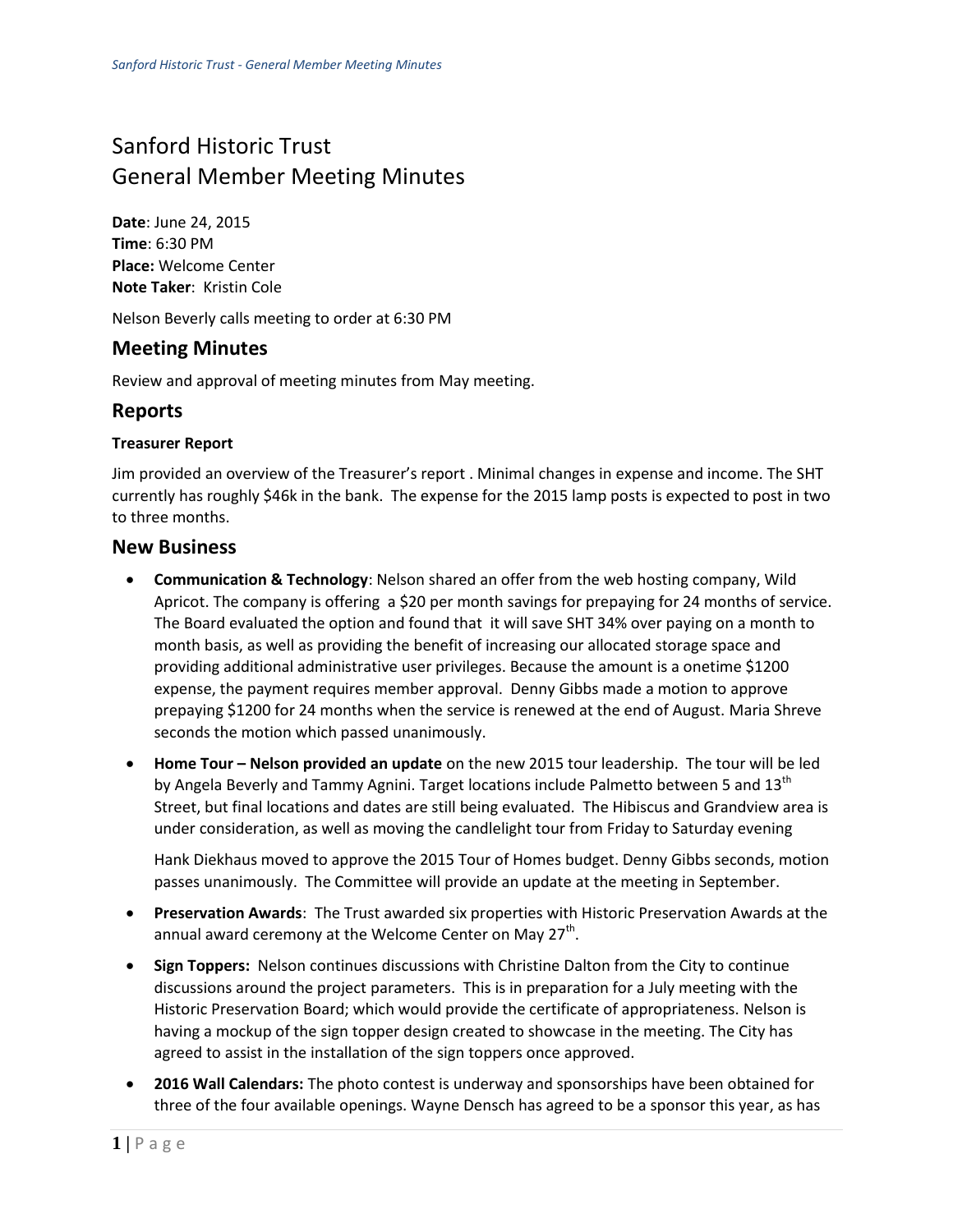CPH, Sanford Herald and Insurance Risk Services. The Higgins House is donating matte and framing supplies. The project has once again met its goal of being financially self-supporting

 Charlie Hull led discussion on the new **Sanford Heritage Revolving Fund**, which is a non-profit organization whose mission is to acquire, rehabilitate and sell troubled historic property in Sanford. The proceeds of the sale of a restored property are "revolved" back into the Fund for us on next project. The goal is to serve as a catalyst for the redevelopment of historic neighborhoods in Sanford.

The Sanford Heritage Revolving Fund has acquired its first property at 213 Laurel Ave and is actively seeking donations for property rehabilitation. The property had been foreclosed upon and was acquired through a hedge fund.

The Board has discussed the project and determined that the mission of the Sanford Heritage Revolving Fund is in alignment with the SHT. Based on Board discussion, Nelson brought the following proposal to membership for consideration:

The SHT would contribute \$5,000 in matching donations. Once the Sanford Heritage Revolving Fund is in the process of fund raising to support property renovations. When they have reached a minimum of \$5,000 in collected donations and can provide a list of donors, the Trust will contribute \$5,000 to match those donations.

Hank Dieckhaus moved to approve matching funding of \$5,000. Alec Then seconded the motion, which was approved unanimously.

Meeting Adjourned 7:02

Scott Sidler from Austin Home Restorations presented at the **lecture on "Hip & Historic: the New Generation of Preservationists"**. See the SHT website for more information on the lecture.

**Next Meeting** Thursday, September 17, 2015 6:30 PM • Historic Sanford Welcome Center, 230 E 1st St, Sanford, FL 32771

Minutes submitted by Secretary, Kristin Cole.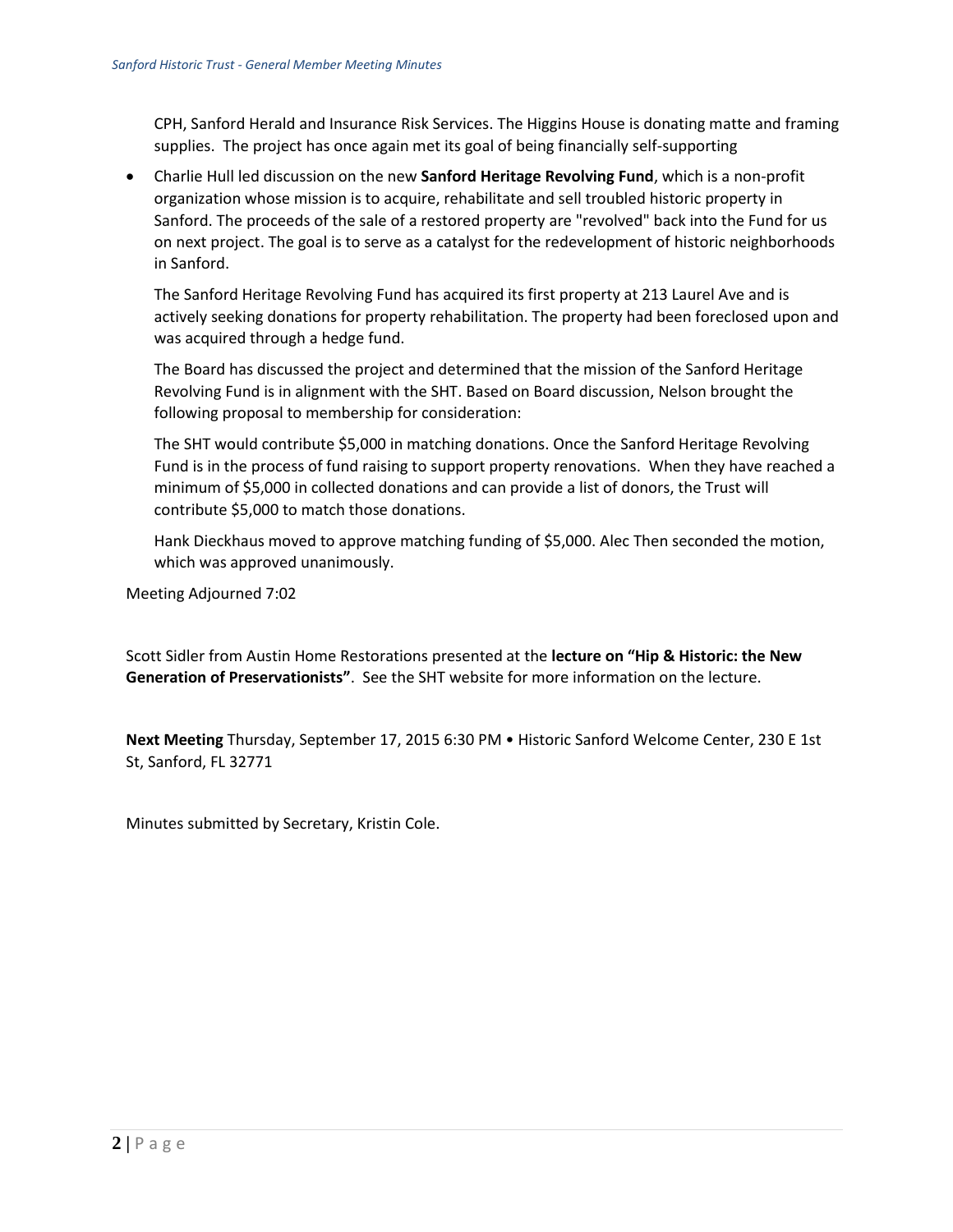Sanford Historic Trust Membership Sign In List

 $\overline{\psi}$ ,  $\overline{\psi}$ 

 $Date$   $6$   $, 24$  ,  $15$ 

| <b>First name</b> | Last name        | <b>Organization</b>      | <b>Signature</b> |
|-------------------|------------------|--------------------------|------------------|
| Thomas            | Abbott           |                          |                  |
| Tammy             | Agnini           |                          |                  |
| Linda or Silas    | <b>Barker</b>    |                          |                  |
| Nelson            | <b>Beverly</b>   |                          |                  |
| Angela            | Beverly          |                          |                  |
| <b>Brenda</b>     | <b>Boland</b>    |                          |                  |
| Logan or Beverly  | <b>Boothe</b>    |                          |                  |
| <b>Brian</b>      | Casey            |                          |                  |
| Jim               | Claypool         |                          |                  |
| Kristin           | Cole             |                          |                  |
| Kent or Fran      | Cramer           |                          | Kent<br>RAMP     |
| Edward            | De Los Santos    |                          |                  |
| Wayne or Cheryl   | Deming           |                          | Âσ               |
| Dan               | <b>Dieckhaus</b> |                          |                  |
| Hank              | <b>Dieckhaus</b> |                          |                  |
| Sumalee           | Eaton            |                          | 0                |
| Jim               | Fears            |                          |                  |
| Lynn              | Fears            |                          |                  |
| Elizabeth         | Frame            |                          |                  |
| Denny             | Gibbs            |                          |                  |
| Christina         | Grace            |                          | 300              |
| Amelia            | Green            |                          |                  |
| Rob               | Hawkins          |                          |                  |
| Charles           | Hull             |                          | astur            |
| Louis             | Jobin            |                          |                  |
| David             | Johnson          |                          |                  |
| Mike              | Knipfer          |                          |                  |
| Leon G.           | Konieczy         |                          |                  |
| Linda             | Kuhn             |                          |                  |
| William           | Laramore III     |                          |                  |
| Sharon            | McGrath          |                          |                  |
| Katheeyn          | Mughaw           | Sanford Flower Shop Inc. |                  |
| Clint             | Patterson        |                          |                  |
| Robin             | Phelps           |                          |                  |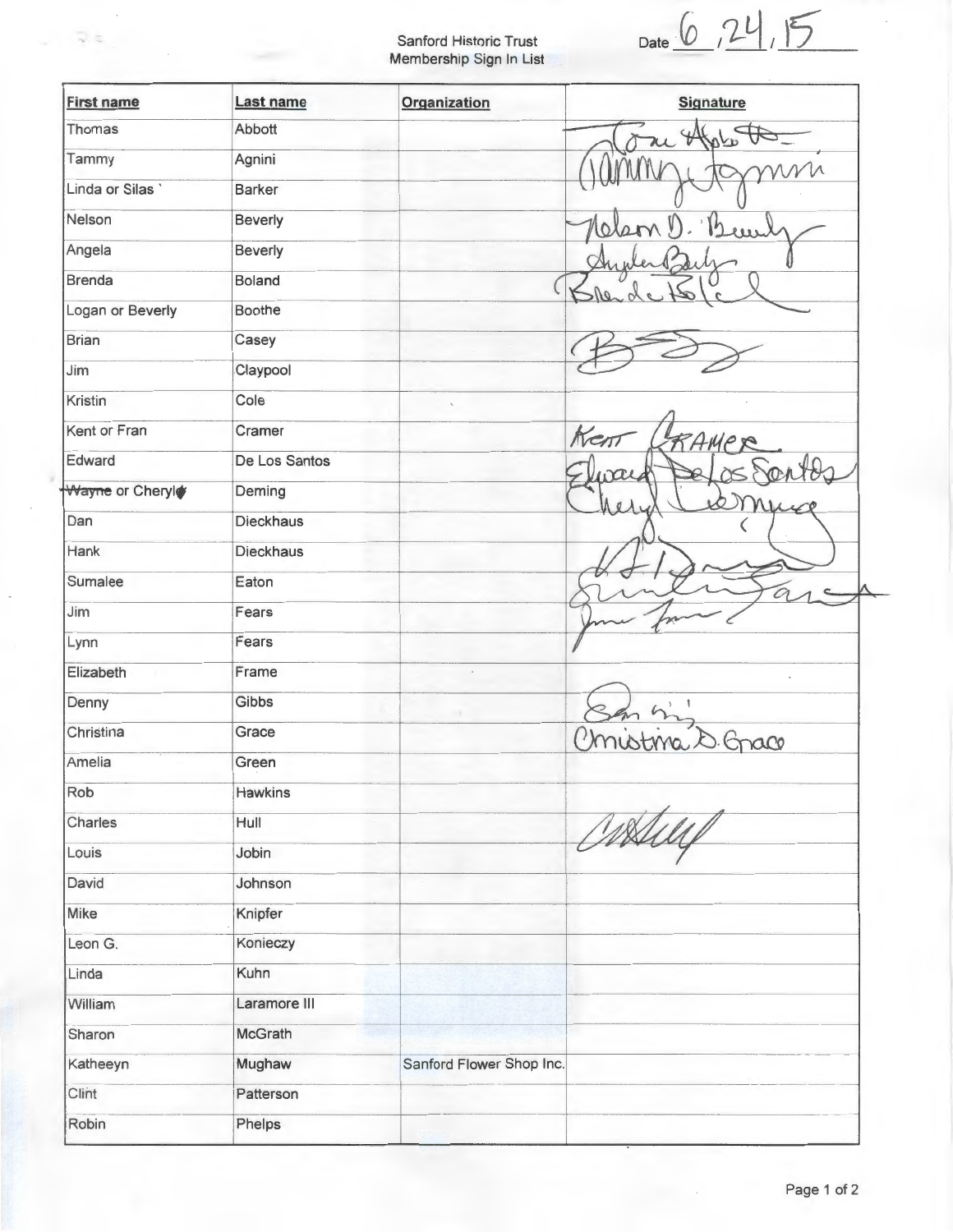Sanford Historic Trust Membership Sign In List

 $\Rightarrow$ 

 $\alpha$ 

Date  $6, 24, 15$ 

|                                                                                                                 |                                                         | <b>INICITION OTHE OIST ITT LIST</b> |  |  |
|-----------------------------------------------------------------------------------------------------------------|---------------------------------------------------------|-------------------------------------|--|--|
| Karen                                                                                                           | Ratliff-McNeil                                          | $\mathbb{R}$                        |  |  |
| Justin                                                                                                          | <b>Reviczky</b>                                         |                                     |  |  |
| Nancy                                                                                                           | Sepulveda                                               |                                     |  |  |
| Maria                                                                                                           | Shreve                                                  |                                     |  |  |
| Walter                                                                                                          | Smith                                                   |                                     |  |  |
| Charlotte                                                                                                       | Smith                                                   |                                     |  |  |
| Cheryl                                                                                                          | <b>Talamas</b>                                          |                                     |  |  |
| Alec                                                                                                            | Then                                                    |                                     |  |  |
| Susanne                                                                                                         | Toole                                                   |                                     |  |  |
| AI                                                                                                              | Toole                                                   |                                     |  |  |
| robert                                                                                                          | walsh                                                   |                                     |  |  |
| Kayli                                                                                                           | Wicker                                                  |                                     |  |  |
| Art                                                                                                             | Woodruff                                                |                                     |  |  |
| Lynette                                                                                                         | Woodward                                                | Lyntte Woodun                       |  |  |
| Krista                                                                                                          | Yurchak                                                 |                                     |  |  |
| Membres<br><b>GUESTS DON'T NEED TO SIGN IN</b><br>$J8782(\omega)$ aol.com                                       |                                                         |                                     |  |  |
| autumn. Jord le gature. com<br>Jurian<br>Non moules<br>MIRESMITHIJE YAMO-CUM<br>MIKE SMITH                      |                                                         |                                     |  |  |
|                                                                                                                 | ALESAN<br>Christine Holtestech                          | KlarkER Milles JMillo@bhm.vs.com    |  |  |
| Mayabookg@enthlink.net<br>Yvette Concau                                                                         |                                                         |                                     |  |  |
| PATRIBERA (a) Adl. Com<br>PATTY RIBERA                                                                          |                                                         |                                     |  |  |
| MICHARLB726 @ao [.com<br>jeremy-porsot@pahoo.com<br>Michter Bortmann<br>Zachgelinas Ogmail. Com<br>Each Jelinas |                                                         |                                     |  |  |
| Donners Jenniferadame@gnaul"<br>Jenviter Dance                                                                  |                                                         |                                     |  |  |
|                                                                                                                 | Seirch. thomeroto @knights. URS. edu<br>Sirch Thomerofs |                                     |  |  |
| Page 2 of 2<br>Karen Casey<br>Kartoncasey @ yahoo.com                                                           |                                                         |                                     |  |  |